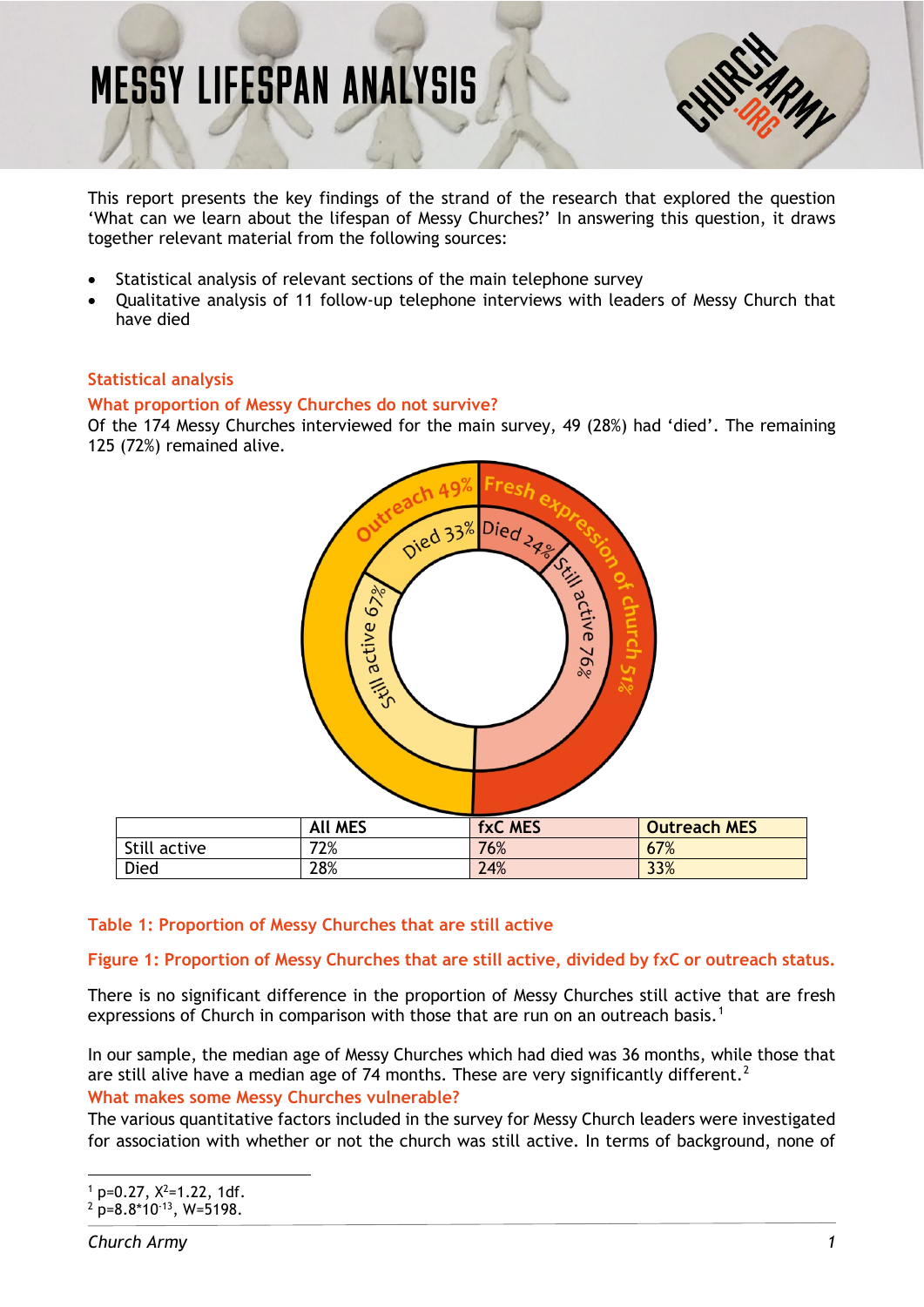### *Messy Lifespan Analysis February 2019*

the context, frequency, days or time of day factors significantly affected whether or not a Messy Church died. Venue was slightly significant; those in 'other' or 'church' venues failed more often than expected, while those in a 'mix' of venues succeeded more often than expected.<sup>[3](#page-1-0)</sup>

In terms of leadership, the pay type (stipendiary, locally paid or voluntary), time given (full, part or spare time) and ecclesial status (ordained, licensed or lay-lay) of the main leader are not associated with whether or not a Messy Church dies. The gender of the leader appears to be almost significantly associated (p=0.049), but this may be merely an artefact of testing so many possible factors.

Considering the attenders at Messy Churches and their church background, the median percentage of existing Christians is equal in Messy Churches that have died or that are still active.

When we consider the maturity of the Messy Church, those that have died are significantly less likely to use storytelling when engaging with Scripture, and significantly less likely to have had baptisms in Messy Church.<sup>[4](#page-1-1)</sup> When the number of different sacraments are examined, Messy Churches that have died have engaged with significantly many fewer sacraments in comparison with those who are still alive. $5$ 

No other factors were significantly associated with the death of Messy Churches.

# **What can be learned about Attendance Patterns?**

Respondents to the main survey were asked about the patterns of attendance that they had noticed, in respect to growth patterns, and in general. The results are shown in Table 2 and Figures 2 and 3 below:

| <b>Patterns in attendance</b> | <b>Total</b> | fxC | Outreach |
|-------------------------------|--------------|-----|----------|
| Major growth                  | 13%          | 17% | 8%       |
| Minor growth                  | 12%          | 14% | 9%       |
| <b>Stable</b>                 | 42%          | 39% | 45%      |
| Shrinking                     | 26%          | 24% | 29%      |
| Core group of attenders       | 55%          | 61% | 48%      |
| Unpredictable                 | 32%          | 33% | 31%      |
| Seasonal                      | 26%          | 26% | 26%      |
| High turnover                 | 20%          | 20% | 20%      |
| Sporadic                      | 20%          | 18% | 21%      |
| Other                         | 8%           | 9%  | 7%       |

# *Table 2: Attendance patterns in Messy Church*

<span id="page-1-0"></span> $3 X^2 = 12.02$ , df = 5, p=0.034.

<span id="page-1-1"></span><sup>&</sup>lt;sup>4</sup> Storytelling:  $X^2 = 4.70$ , df = 1, p=0.030.; baptisms:  $X^2 = 5.07$ , df = 1, p=0.024.

<span id="page-1-2"></span> $5 X^2 = 12.30$ , df = 3, p=0.0064.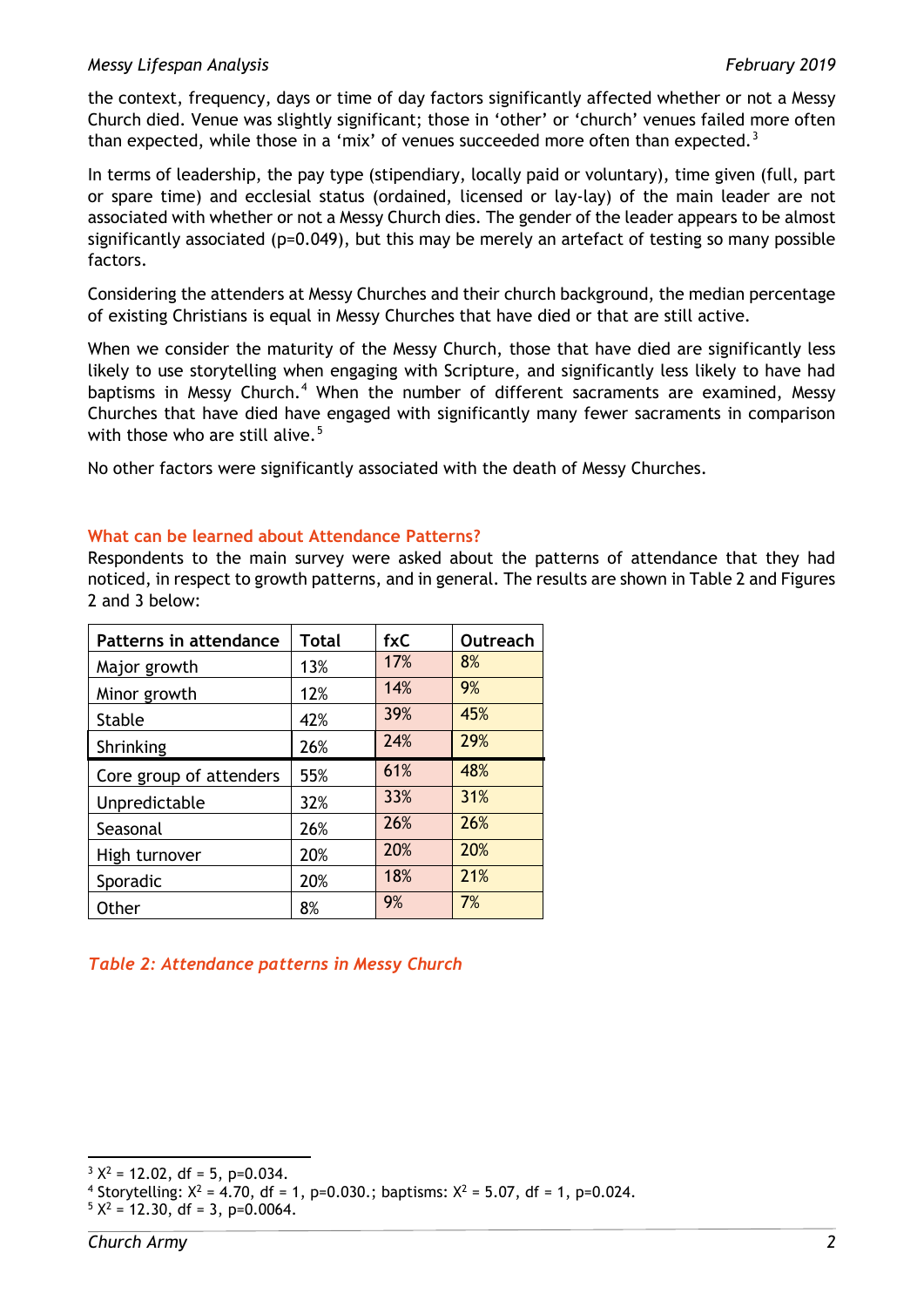

The most popular choice was a 'stable' Messy Church (42%) then 'shrinking' (26%). Outreach Messy Churches chose these options slightly more often than fxC ones. 12% of churches saw minor growth, and 13% major growth. Here fxC churches were better represented. The difference between the values is not statistically significant.<sup>[6](#page-2-0)</sup>

*Figure 2: Growth patterns in Messy Church*



# *Figure 3: Attendance patterns in Messy Church*

In general attendance, the most common pattern was that of a core group (55%), then an unpredictable pattern (32%). There is no significant difference between fxC and outreach Messy Churches in terms of these patterns of attendance.<sup>[7](#page-2-1)</sup>

<span id="page-2-0"></span> <sup>6</sup> p=0.41; Kolmogorov-Smirnov D=0.14

<span id="page-2-1"></span> $7$   $X^2$ =1.27, df=5, p=0.94.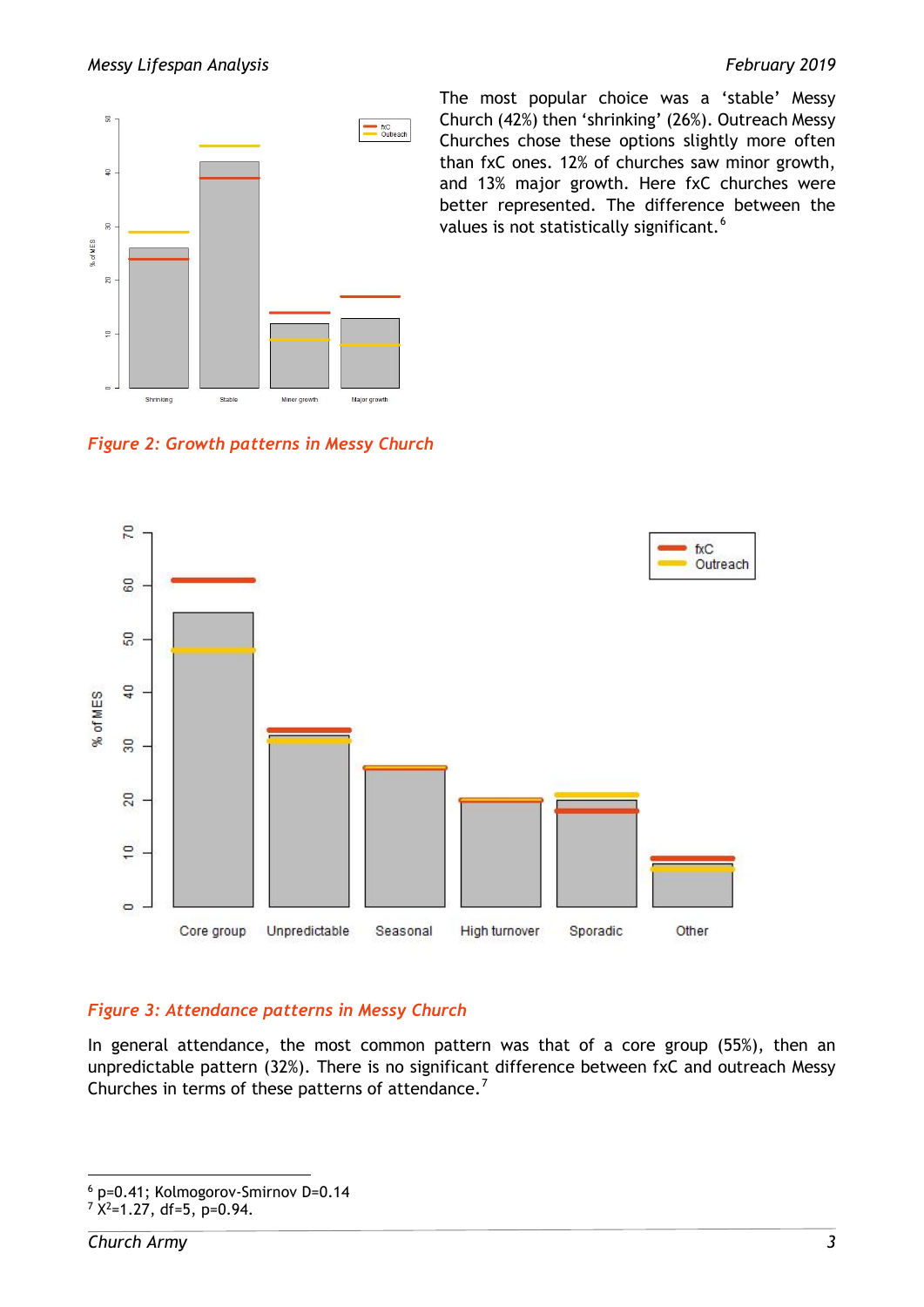### **Is there any ideal size for a Messy Church?**

74% of Messy Church leaders suggested there was an ideal size for their Messy Church. 26% did not.

- Of those that did, 5% were above the ideal size, 29% below and 40% were around it (there was no response from the remainder). Messy Churches that had died were significantly more likely to be below their ideal size. $8$
- Of those that did identify an ideal size, for 40% of cases it was for practical reasons, 5% spiritual and 28% for a combination of both (there was no response from the remainder).

### **Qualitative Analysis**

#### **Why Do Messy Churches Sometimes Die?**

For the 49 Messy Churches that had died, we made a note of the end date and wrote down a brief headline of how and/or why the Messy Church ended. The different types of reason given are summarised in Table 3 below:

|                              | Total | fxC | <b>Outreach</b>          |
|------------------------------|-------|-----|--------------------------|
| Numbers dwindling            | 13    | 4   | 9                        |
| Not enough people on team    | 10    |     |                          |
| Leader(s) moved on           | 8     | 6   |                          |
| Priorities changed           | 6     |     | 4                        |
| Labour or resource intensive | 5     | 2   |                          |
| Not effective                | 5     |     | $\overline{\phantom{a}}$ |
| Competing events             | 4     |     | 7                        |
| New incumbent                | 4     |     |                          |
| Interregnum                  | ٦     |     |                          |
| No reason given              | 3     |     |                          |
| Dependent on school support  |       |     |                          |
| Not enough prayer            |       |     |                          |
| Sending church closed        |       |     |                          |

Table 3: Reasons for death in Messy Churches

While 'numbers dwindling' was most often mentioned by outreach Messy Churches, the mostly common issue identified by fxC Messy Churches was 'Leader(s) moving on'.

We also asked the leaders if they would be willing to take part in a follow-up interview to dig deeper into how and why Messy Churches come to an end and explore if there is 'life after Messy Church'. 11 leaders agreed to participate. Of these, six were leaders of fxC Messy Churches that were no longer meeting. Five were leaders of outreach Messy Churches that had stopped.

Qualitative analysis of the data gathered suggests that the 'presenting reason' for the death of a Messy Church typically falls into one of the following categories<sup>[9](#page-3-1)</sup>:

 $8 \times 2 = 7.81$ , df=2, p=0.020.

<span id="page-3-1"></span><span id="page-3-0"></span><sup>9</sup> This framework is adapted from that used in our 2016 report *Sustaining Young Churches*. <https://churcharmy.org/fxcresearch>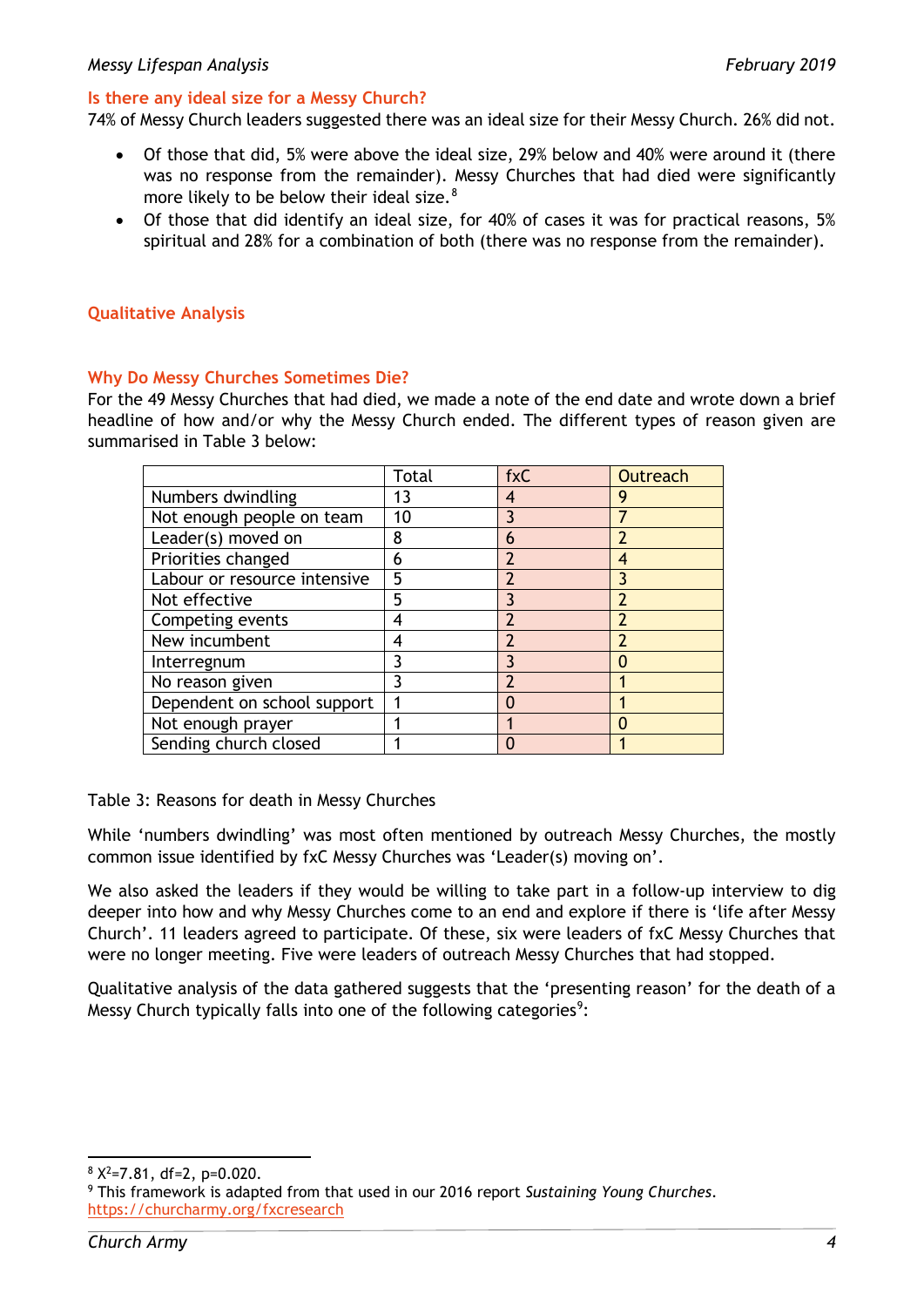

# **1. Internal factors – reduced team, declining attendance**

Most leaders cited several inter-related reasons for the end of their Messy Church, but it often involved at least one of the following:

a. Reduced team capacity

Linked to:

- 'Not enough people on team' (or existing team aging / becoming less able)
- 'Leader(s) moving on'
- Messy Church seen as being 'labour or resource intensive'
- b. Declining attendance

Sometimes linked to:

- Attendees getting older and not being replaced
- Messy Church perceived as 'not effective'

Though some leaders only emphasised just one of these factors, several mentioned both. As one participant put it, their Messy Church stopped because it had become 'too labour intensive for reducing numbers'.

# **2. Factors within the wider ecclesial environment**

Some leaders also told us about factors within their ecclesial environment that had made it harder to sustain their Messy Church. Illustrative comments include:

- The host / sending church's 'priorities changed'
- The host / sending church leaders 'never grasped the idea of having another church'

# **3. External variables**

Others told us that the end of their Messy Church had been triggered by changes within their wider external environment, for example the abrupt closure of a local venue and valued partner.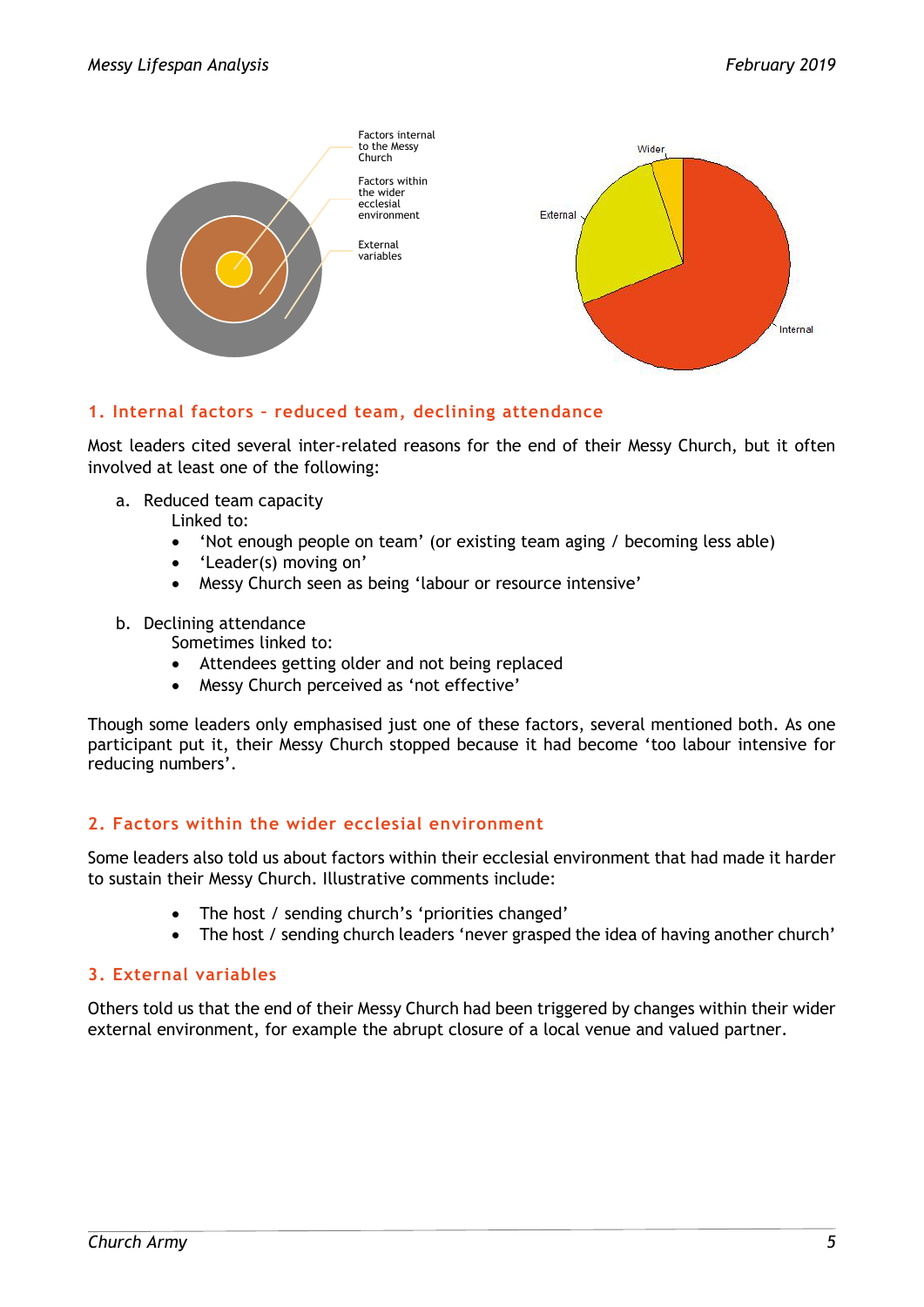#### *Messy Lifespan Analysis February 2019*

#### **4. Deeper underlying reasons – failure to adapt?**

Behind these 'presenting reasons', there lie deeper, underlying reasons. With only limited data to draw on, we can't probe too deeply into these. But, having reflected on the data, there appears to be a common theme, amongst Messy Churches that ended, of not sufficiently adapting or evolving. Key dimensions of this include:

a. Losing momentum – not staying fresh

*'Looking back, [we] needed more inspiration and new ideas'*

b. Not evolving / adapting in response to changing circumstances of volunteers

*'Volunteers became harder and harder to come by as different work and family commitments meant the team began to diminish'*

*'Initially we had lots of teenage helpers but they grew up and went to uni'*

c. Not recruiting new people as members (inevitably) move on

*'Not enough families with younger kids coming through to "repopulate" attendance'*

*'Some very proactive mums (who had been key in gathering people at start) drifted away as their children got older'*

d. Struggling to involve / disciple parents and whole families

*'Because it was well-resourced with able volunteers, parents absolved responsibility. Family discipleship was definitely the intention … [but] this was not happening as hoped.'*

*'Struggled to develop as church rather than just as children's group'*

#### **Can a Messy Church have a good ending?**

For two of the eleven leaders interviewed, the life of their Messy Church was 'cut short' by unexpected external events that came as complete surprise.

However, most of the others said their Messy Church had come to a gradual, rather than sudden end, and that they had 'seen the end coming' for a while (typically as a response to declining numbers and difficulties recruiting leaders/helpers).

Whether or not such an ending could be deemed a 'good' death is hard to judge, but from the interviews conducted, the following key themes stand out:

- Most leaders said that it was a team decision to stop meeting
- Most felt that running Messy Church had been a very positive experience, but for some at least there was also a sense of relief, and maybe even providence, at the decision to stop:

*'It was a bit of a relief. We felt it had run its course.'*

*[We] 'realised that the Lord was bringing things to a close and it was time for a new season'*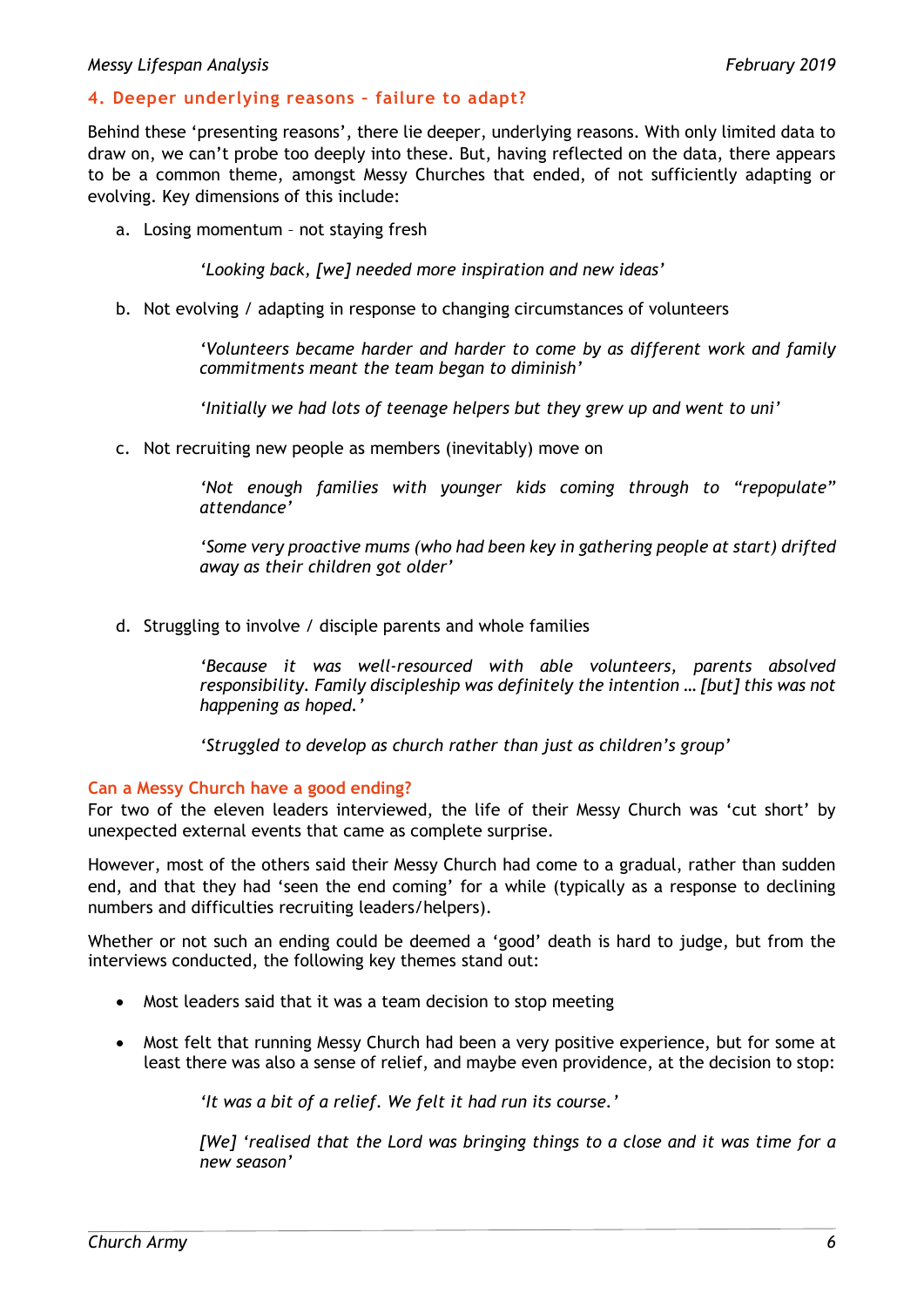# *Messy Lifespan Analysis February 2019*

- For some, the decision to end was a reluctant response to an unfavourable wider ecclesial environment (an unsupportive host / sending church)
- But for others, the decision to stop appears to have been a more positive development, in that the experience of running Messy Church helped prepare the ground for a new mission initiative:

*'Having the Messy Church run for three years let the church learn what to do and what not to do for [new mission initiative]. They took the best bits of Messy Church and wanted to improve on it.'*

# **What happens after a Messy Church has ended?**

When asked 'What has happened since your Messy Church stopped meeting?', most leaders identified some positive spin-offs. These included:

• The start of new initiatives that built on the experience of running Messy Church

*'The Messy Church values of intergenerational discipleship have been taken into an annual intergenerational holiday club which is proving really effective'*

- Members attending other church congregations or Messy Churches
- Continued connections with Messy Church families through other church and community activities
- Leaders starting or joining another Messy Church elsewhere
- Helping rejuvenate a local church

*[It's] 'brought a lot of creativity to an area where church is very traditional'*

One participant, however, did not answer this question. And some said the end of Messy Church had left a significant gap in a church's ministry, which had not been filled:

*'In terms of children's work, I'm not sure there's anything now'*

#### **What can be done to lessen vulnerability?**

Some leaders of 'died' Messy Churches identified things they might have done differently. Their suggestions included:

- Building a bigger, stronger, or more diverse team
- Paying more attention to declining attendance with a view to discerning why interest was falling off and what might be done
- Placing more emphasis on developing as church from the outset (fxC Messy Churches)
- Finding a more manageable frequency of meeting
- Reconsidering the venue / location
	- *'Make sure it's more accessible (not in the middle of nowhere) and perhaps a more neutral venue'*

Others, however, said they would not have done anything differently and suggested that the inherent fragility / vulnerability of some Messy Churches needs to be accepted and acknowledged. As one leader put it, Messy Church was: